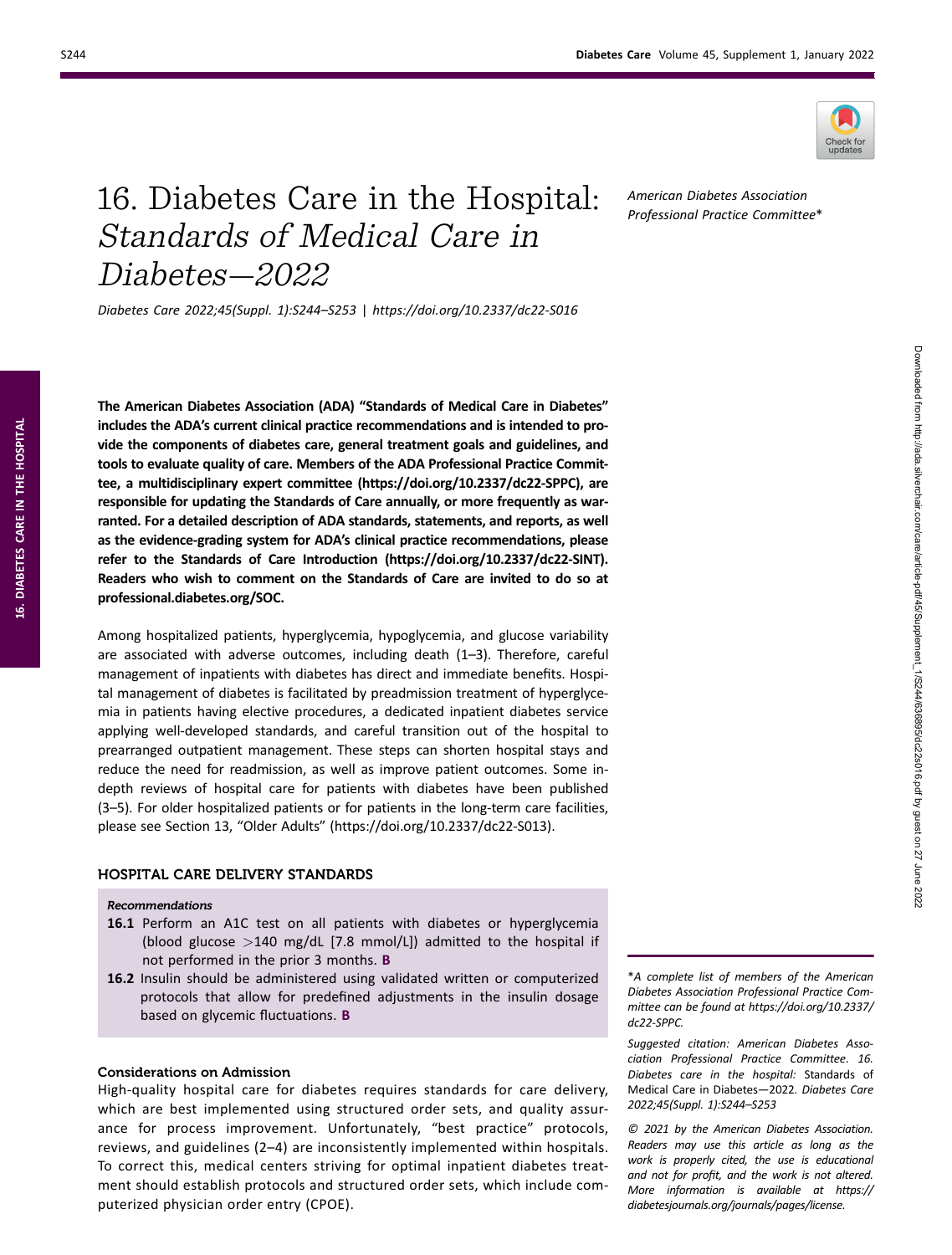Initial orders should state the type of diabetes (i.e., type 1, type 2, gestational diabetes mellitus, pancreatic diabetes) when it is known. Because inpatient treatment and discharge planning are more effective if based on preadmission glycemia, an A1C should be measured for all patients with diabetes or hyperglycemia admitted to the hospital if the test has not been performed in the previous 3 months (6–9). In addition, diabetes self-management knowledge and behaviors should be assessed on admission and diabetes self-management education provided, if appropriate. Diabetes selfmanagement education should include appropriate skills needed after discharge, such as medication dosing and administration, glucose monitoring, and recognition and treatment of hypoglycemia (2,3). There is evidence to support preadmission treatment of hyperglycemia in patients scheduled for elective surgery as an effective means of reducing adverse outcomes (10–13).

The National Academy of Medicine recommends CPOE to prevent medication-related errors and to increase efficiency in medication administration (14). A Cochrane review of randomized controlled trials using computerized advice to improve glucose control in the hospital found significant improvement in the percentage of time patients spent in the target glucose range, lower mean blood glucose levels, and no increase in hypoglycemia (15). Thus, where feasible, there should be structured order sets that provide computerized advice for glucose control. Electronic insulin order templates also improve mean glucose levels without increasing hypoglycemia in patients with type 2 diabetes, so structured insulin order sets should be incorporated into the CPOE (16,17).

# Diabetes Care Providers in the Hospital

## Recommendation

16.3 When caring for hospitalized patients with diabetes, consult with a specialized diabetes or glucose management team when possible. C

Appropriately trained specialists or specialty teams may reduce the length of stay, improve glycemic control, and improve outcomes (10,18,19). In addition, the greater risk of 30-day readmission following hospitalization that has been attributed to diabetes can be reduced and costs saved when inpatient care is provided by a specialized diabetes management team (20,21). In a cross-sectional comparison of usual care to management by specialists who reviewed cases and made recommendations solely through the electronic medical record, rates of both hyper- and hypoglycemia were reduced 30–40% by electronic "virtual care" (22). Details of team formation are available in the Joint Commission standards for programs and from the Society of Hospital Medicine (23,24).

Even the best orders may not be carried out in a way that improves quality, nor are they automatically updated when new evidence arises. To this end, the Joint Commission has an accreditation program for the hospital care of diabetes (23), and the Society of Hospital Medicine has a workbook for program development (24).

# GLYCEMIC TARGETS IN HOSPITALIZED PATIENTS

#### Recommendations

- 16.4 Insulin therapy should be initiated for treatment of persistent hyperglycemia starting at a threshold  $\geq$ 180 mg/dL (10.0 mmol/L) (checked on two occasions). Once insulin therapy is started, a target glucose range of 140–180 mg/dL (7.8–10.0 mmol/L) is recommended for the majority of critically ill and noncritically ill patients. A
- 16.5 More stringent goals, such as 110–140 mg/dL (6.1–7.8 mmol/L), may be appropriate for selected patients if they can be achieved without significant hypoglycemia. C

# Standard Definitions of Glucose Abnormalities

Hyperglycemia in hospitalized patients is defined as blood glucose levels  $>140$ mg/dL (7.8 mmol/L) (2,3,25). Blood glucose levels persistently above this level should prompt conservative interventions, such as alterations in diet or

changes to medications that cause hyperglycemia. An admission A1C value  $\geq$ 6.5% (48 mmol/mol) suggests that the onset of diabetes preceded hospitalization (see Section 2, "Classification and Diagnosis of Diabetes," [https://doi](https://doi.org/10.2337/dc22-S002) [.org/10.2337/dc22-S002\)](https://doi.org/10.2337/dc22-S002) (2,25). Hypoglycemia in hospitalized patients is categorized by blood glucose concentration and clinical correlates (Table 6.4) (26): Level 1 hypoglycemia is a glucose concentration 54–70 mg/dL (3.0–3.9 mmol/L). Level 2 hypoglycemia is a blood glucose concentration <54 mg/dL (3.0 mmol/L), which is typically the threshold for neuroglycopenic symptoms. Level 3 hypoglycemia is a clinical event characterized by altered mental and/or physical functioning that requires assistance from another person for recovery. Levels 2 and 3 require immediate correction of low blood glucose.

#### Glycemic Targets

In a landmark clinical trial, Van den Berghe et al. (27) demonstrated that an intensive intravenous insulin regimen to reach a target glycemic range of 80–110 mg/dL (4.4–6.1 mmol/L) reduced mortality by 40% compared with a standard approach targeting blood glucose of 180–215 mg/dL (10–12 mmol/L) in critically ill patients with recent surgery. This study provided robust evidence that active treatment to lower blood glucose in hospitalized patients had immediate benefits. However, a large, multicenter follow-up study, the Normoglycemia in Intensive Care Evaluation and Survival Using Glucose Algorithm Regulation (NICE-SUGAR) trial (28), led to a reconsideration of the optimal target range for glucose lowering in critical illness. In this trial, critically ill patients randomized to intensive glycemic control (80–110 mg/dL) derived no significant treatment advantage compared with a group with more moderate glycemic targets (140–180 mg/dL [7.8–10.0 mmol/L]) and, in fact, had slightly but significantly higher mortality (27.5% vs. 25%). The intensively treated group had 10- to 15-fold greater rates of hypoglycemia, which may have contributed to the adverse outcomes noted. The findings from NICE-SUGAR are supported by several meta-analyses, some of which suggest that tight glycemic control increases mortality compared with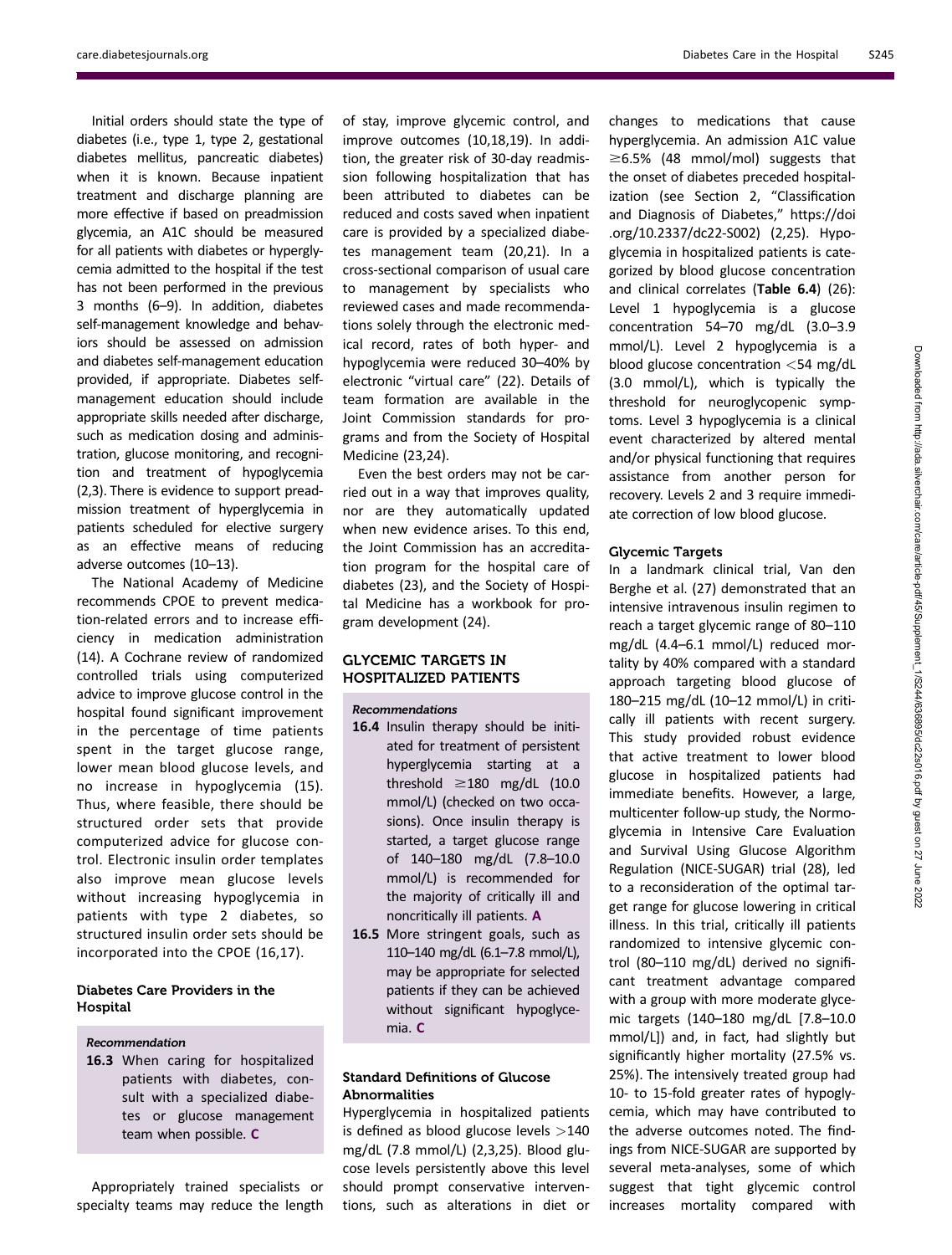more moderate glycemic targets and generally causes higher rates of hypoglycemia (29–31). Based on these results, insulin therapy should be initiated for treatment of persistent hyperglycemia  $\geq$ 180 mg/dL (10.0 mmol/L) and targeted to a glucose range of 140–180 mg/dL (7.8–10.0 mmol/L) for the majority of critically ill patients. Although not as well supported by data from randomized controlled trials, these recommendations have been extended to hospitalized patients without critical illness. More stringent goals, such as 110–140 mg/dL (6.1–7.8 mmol/L), may be appropriate for selected patients (e.g., critically ill postsurgical patients or patients with cardiac surgery), as long as they can be achieved without significant hypoglycemia (32,33). On the other hand, glucose concentrations between 180 mg/dL and 250 mg/dL (10–13.9 mmol/L) may be acceptable in patients with severe comorbidities and in inpatient care settings where frequent glucose monitoring or close nursing supervision is not feasible. Glycemic levels above 250 mg/dL (13.9 mmol/L) may be acceptable in terminally ill patients with short life expectancy. In these patients, less aggressive insulin regimens to minimize glucosuria, dehydration, and electrolyte disturbances are often more appropriate. Clinical judgment combined with ongoing assessment of clinical status, including changes in the trajectory of glucose measures, illness severity, nutritional status, or concomitant medications that might affect glucose levels (e.g., glucocorticoids), should be incorporated into the day-to-day decisions regarding insulin dosing (34).

# BEDSIDE BLOOD GLUCOSE MONITORING

In hospitalized patients with diabetes who are eating, bedside glucose monitoring should be performed before meals; in those not eating, glucose monitoring is advised every 4–6 h (2). More frequent bedside blood glucose testing ranging from every 30 min to every 2 h is the required standard for safe use of intravenous insulin. Safety standards for blood glucose monitoring that prohibit the sharing of lancets, other testing materials, and needles are mandatory (35).

The vast majority of hospital glucose monitoring is performed using standard glucose monitors and capillary blood taken from fingersticks, similar to the process used by outpatients for home glucose monitoring (36). Point-of-care (POC) meters are not as accurate or as precise as laboratory glucose analyzers, and capillary blood glucose readings are subject to artifact due to perfusion, edema, anemia/erythrocytosis, and several medications commonly used in the hospital (37). The U.S. Food and Drug Administration (FDA) has established standards for capillary (fingerstick) blood glucose meters used in the ambulatory setting, as well as standards to be applied for POC measures in the hospital (37). The balance between analytic requirements (e.g., accuracy, precision, interference) and clinical requirements (rapidity, simplicity, point of care) has not been uniformly resolved (36,38), and most hospitals/medical centers have arrived at their own policies to balance these parameters. It is critically important that devices selected for in-hospital use, and the workflow through which they are applied, have careful analysis of performance and reliability and ongoing quality assessments. Recent studies indicate that POC measures provide adequate information for usual practice, with only rare instances where care has been compromised (39,40). Good practice dictates that any glucose result that does not correlate with the patient's clinical status should be confirmed through measurement of a serum sample in the clinical laboratory.

# Continuous Glucose Monitoring

Real-time continuous glucose monitoring (CGM) provides frequent measurements of interstitial glucose levels as well as the direction and magnitude of glucose trends. Even though CGM has theoretical advantages over POC glucose testing in detecting and reducing the incidence of hypoglycemia, it has not been approved by the FDA for inpatient use. Some hospitals with established glucose management teams allow the use of CGM in selected patients on an individual basis, provided both the patients and the glucose management team are well educated in the use of this technology. CGM is not approved for intensive care unit use.

During the COVID-19 pandemic, several institutions used CGM to minimize contact between health care providers and patients, especially those in the intensive care unit (41–49). This approach seems to be helpful in that regard, as well as helping to minimize the use of personal protective equipment. Unfortunately, the data about the use of CGM to improve either glycemic control or hospitalization outcomes are not yet available. Preliminary data that are already at hand suggest that CGM can offer significant improvement to both glycemic control and outcomes of hospitalization.

For more information on CGM, see Section 7, "Diabetes Technology" [\(https://](https://doi.org/10.2337/dc22-S007) [doi.org/10.2337/dc22-S007](https://doi.org/10.2337/dc22-S007)).

# GLUCOSE-LOWERING TREATMENT IN HOSPITALIZED PATIENTS

## Recommendations

- 16.6 Basal insulin or a basal plus bolus correction insulin regimen is the preferred treatment for non–critically ill hospitalized patients with poor oral intake or those who are taking nothing by mouth. A
- 16.7 An insulin regimen with basal, prandial, and correction components is the preferred treatment for non–critically ill hospitalized patients with good nutritional intake. A
- 16.8 Use of only a sliding scale insulin regimen in the inpatient hospital setting is strongly discouraged. A

# Insulin Therapy Critical Care Setting

In the critical care setting, continuous intravenous insulin infusion is the most effective method for achieving glycemic targets. Intravenous insulin infusions should be administered based on validated written or computerized protocols that allow for predefined adjustments in the infusion rate, accounting for glycemic fluctuations and insulin dose (3).

## Noncritical Care Setting

In most instances, insulin is the preferred treatment for hyperglycemia in hospitalized patients. However, in certain circumstances, it may be appropriate to continue home regimens, including oral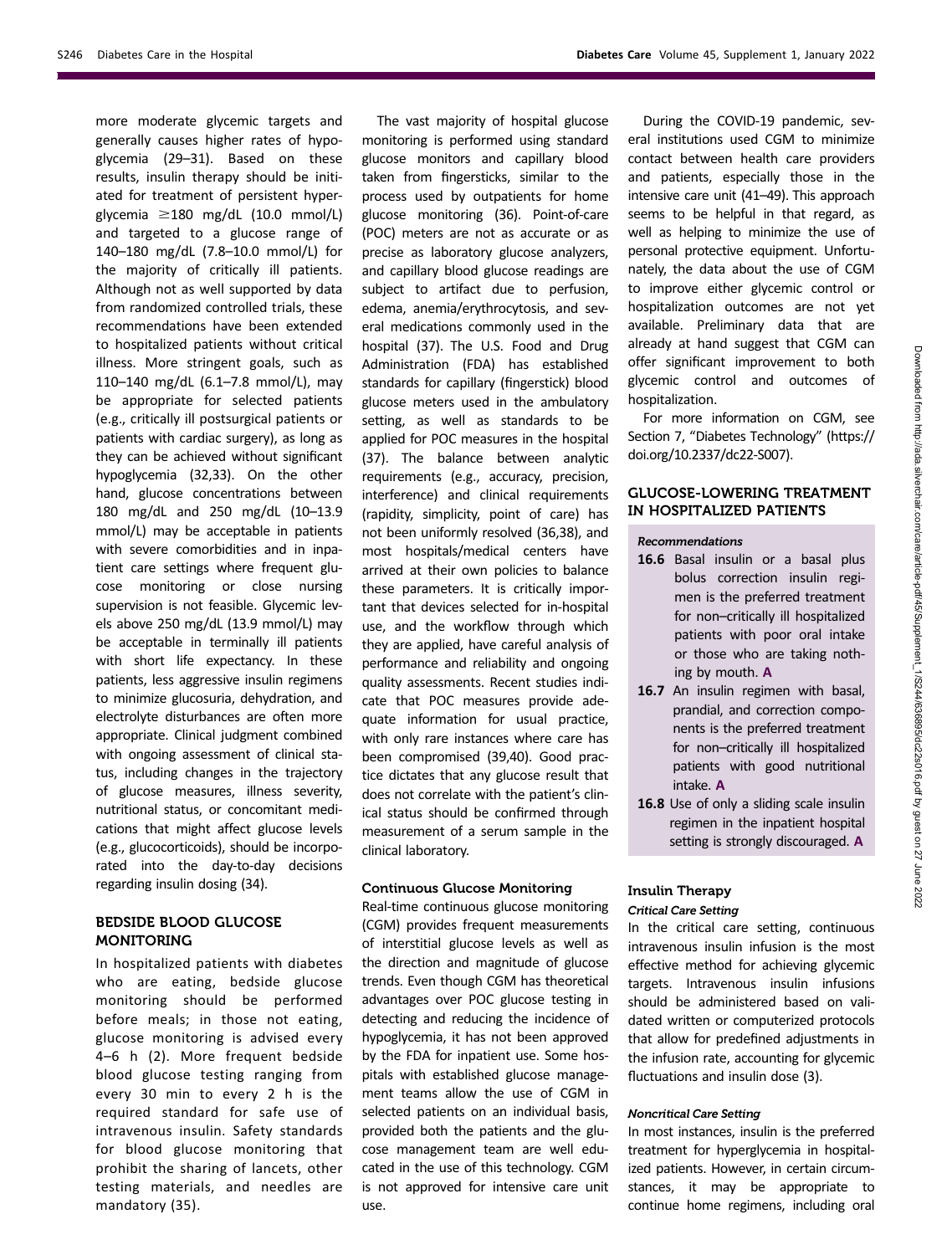glucose-lowering medications (50). If oral medications are held in the hospital, there should be a protocol for resuming them 1–2 days before discharge. For patients using insulin, recent reports indicate that inpatient use of insulin pens is safe and may be associated with improved nurse satisfaction compared with the use of insulin vials and syringes (51–53). Insulin pens have been the subject of an FDA warning because of potential blood-borne diseases; the warning "For single patient use only" should be rigorously followed (54).

Outside of critical care units, scheduled insulin regimens are recommended to manage hyperglycemia in patients with diabetes. Regimens using insulin analogs and human insulin result in similar glycemic control in the hospital setting (55). The use of subcutaneous rapidor short-acting insulin before meals, or every 4–6 h if no meals are given or if the patient is receiving continuous enteral/parenteral nutrition, is indicated to correct hyperglycemia. Basal insulin, or a basal plus bolus correction regimen, is the preferred treatment for noncritically ill hospitalized patients with poor oral intake or those who are restricted from oral intake. An insulin regimen with basal, prandial, and correction components is the preferred treatment for noncritically ill hospitalized patients with good nutritional intake.

For patients who are eating, insulin injections should align with meals. In such instances, POC glucose testing should be performed immediately before meals. If oral intake is poor, a safer procedure is to administer prandial insulin immediately after the patient eats, with the dose adjusted to be appropriate for the amount ingested (55).

A randomized controlled trial has shown that basal-bolus treatment improved glycemic control and reduced hospital complications compared with reactive, or sliding scale, insulin regimens (i.e., dosing given in response to elevated glucose rather than preemptively) in general surgery patients with type 2 diabetes (56). Prolonged use of sliding scale insulin regimens as the sole treatment of hyperglycemic inpatients is strongly discouraged (19,57).

While there is evidence for using premixed insulin formulations in the outpatient setting (58), a recent inpatient study of 70/30 NPH/regular insulin

versus basal-bolus therapy showed comparable glycemic control but significantly increased hypoglycemia in the group receiving premixed insulin (59). Therefore, premixed insulin regimens are not routinely recommended for inhospital use.

#### Type 1 Diabetes

For patients with type 1 diabetes, dosing insulin based solely on premeal glucose levels does not account for basal insulin requirements or caloric intake, increasing the risk of both hypoglycemia and hyperglycemia. Typically, basal insulin dosing schemes are based on body weight, with some evidence that patients with renal insufficiency should be treated with lower doses (60,61). An insulin regimen with basal and correction components is necessary for all hospitalized patients with type 1 diabetes, with the addition of prandial insulin if the patient is eating. Most importantly, patients with type 1 diabetes should always be treated with insulin.

## Transitioning Intravenous to Subcutaneous Insulin

When discontinuing intravenous insulin, a transition protocol is associated with less morbidity and lower costs of care (62,63) and is therefore recommended. A patient with type 1 or type 2 diabetes being transitioned to a subcutaneous regimen should receive a dose of subcutaneous basal insulin 2 h before the intravenous infusion is discontinued. The dose of basal insulin is best calculated on the basis of the insulin infusion rate during the last 6 h when stable glycemic goals were achieved (64). For patients transitioning to regimens with concentrated insulin (U-200, U-300, or U-500) in the inpatient setting, it is important to ensure correct dosing by utilizing an individual pen and cartridge for each patient and by meticulous supervision of the dose administered (64,65).

## Noninsulin Therapies

The safety and efficacy of noninsulin glucose-lowering therapies in the hospital setting is an area of active research (66,67). Several recent randomized trials have demonstrated the potential effectiveness of glucagonlike peptide 1 (GLP-1) receptor agonists and dipeptidyl peptidase 4 inhibitors in specific groups of hospitalized

patients (68–71). However, an FDA bulletin states that providers should consider discontinuing saxagliptin and alogliptin in people who develop heart failure (72).

Sodium–glucose cotransporter 2 (SGLT2) inhibitors should be avoided in cases of severe illness, in patients with ketonemia or ketonuria, and during prolonged fasting and surgical procedures (4). Until safety and effectiveness are established, SGLT2 inhibitors are not recommended for routine in-hospital use. Furthermore, the FDA has recently warned that SGLT2 inhibitors should be stopped 3 days before scheduled surgeries (4 days in the case of ertugliflozin).

#### HYPOGLYCEMIA

#### Recommendations

- 16.9 A hypoglycemia management protocol should be adopted and implemented by each hospital or hospital system. A plan for preventing and treating hypoglycemia should be established for each patient. Episodes of hypoglycemia in the hospital should be documented in the medical record and tracked for quality improvement/quality assessment. E
- 16.10 For individual patients, treatment regimens should be reviewed and changed as necessary to prevent further hypoglycemia when a blood glucose value of <70 mg/dL (3.9 mmol/L) is documented. C

Patients with or without diabetes may experience hypoglycemia in the hospital setting. While hypoglycemia is associated with increased mortality (73), in many cases it is a marker of underlying disease rather than the cause of fatality. However, hypoglycemia is a severe consequence of dysregulated metabolism and/ or diabetes treatment, and it is imperative that it be minimized in hospitalized patients. Many episodes of hypoglycemia among inpatients are preventable. Therefore, a hypoglycemia prevention and management protocol should be adopted and implemented by each hospital or hospital system. A standardized hospital-wide, nurse-initiated hypogly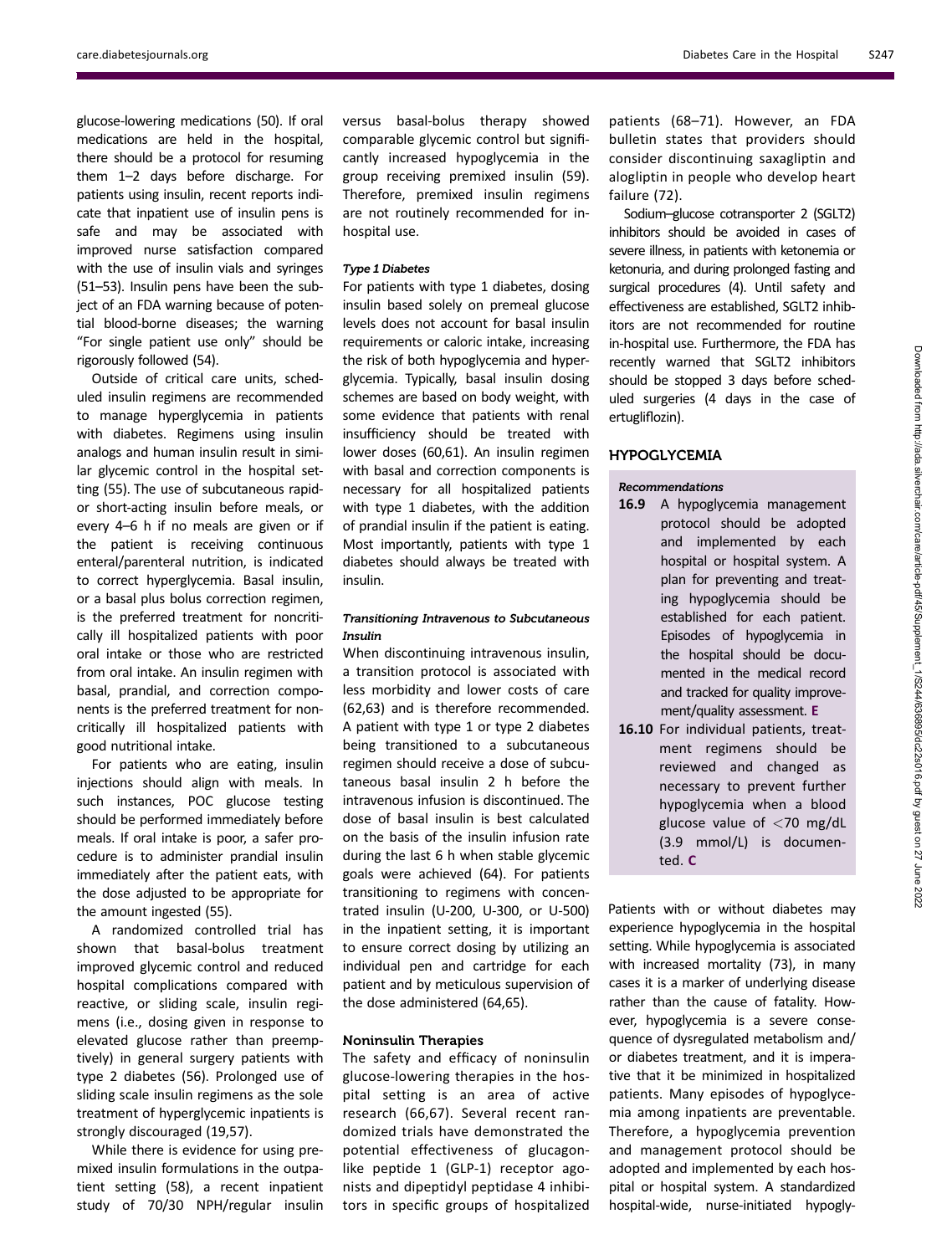cemia treatment protocol should be in place to immediately address blood glucose levels of  $<$ 70 mg/dL (3.9 mmol/L). In addition, individualized plans for preventing and treating hypoglycemia for each patient should also be developed. An American Diabetes Association consensus statement recommends that a patient's treatment regimen be reviewed any time a blood glucose value of <70 mg/dL (3.9 mmol/L) occurs, as such readings often predict subsequent level 3 hypoglycemia (2). Episodes of hypoglycemia in the hospital should be documented in the medical record and tracked (3).

# Triggering Events and Prevention of Hypoglycemia

Insulin is one of the most common drugs causing adverse events in hospitalized patients, and errors in insulin dosing and/or administration occur relatively frequently (73–75). Beyond insulin dosing errors, common preventable sources of iatrogenic hypoglycemia are improper prescribing of other glucose-lowering medications, inappropriate management of the first episode of hypoglycemia, and nutrition-insulin mismatch, often related to an unexpected interruption of nutrition. A recent study describes acute kidney injury as an important risk factor for hypoglycemia in the hospital (76), possibly as a result of decreased insulin clearance. Studies of "bundled" preventive therapies, including proactive surveillance of glycemic outliers and an interdisciplinary data-driven approach to glycemic management, showed that hypoglycemic episodes in the hospital could be prevented. Compared with baseline, two such studies found that hypoglycemic events fell by 56–80% (77,78). The Joint Commission recommends that all hypoglycemic episodes be evaluated for a root cause and the episodes be aggregated and reviewed to address systemic issues (23).

In addition to errors with insulin treatment, iatrogenic hypoglycemia may be induced by a sudden reduction of corticosteroid dose, reduced oral intake, emesis, inappropriate timing of shortor rapid-acting insulin in relation to meals, reduced infusion rate of intravenous dextrose, unexpected interruption of enteral or parenteral feedings, delayed or missed blood glucose checks, and

altered ability of the patient to report symptoms (5).

## Predictors of Hypoglycemia

In ambulatory patients with diabetes, it is well established that an episode of severe hypoglycemia increases the risk for a subsequent event, in part because of impaired counterregulation (79,80). This relationship also holds for inpatients. For example, in a study of hospitalized patients treated for hyperglycemia, 84% who had an episode of "severe hypoglycemia" (defined as  $<$  40 mg/dL [2.2 mmol/L]) had a preceding episode of hypoglycemia (<70 mg/dL [3.9 mmol/L]) during the same admission (81). In another study of hypoglycemic episodes (defined as  $<$ 50 mg/dL [2.8 mmol/L]), 78% of patients were using basal insulin, with the incidence of hypoglycemia peaking between midnight and 6:00 A.M. Despite recognition of hypoglycemia, 75% of patients did not have their dose of basal insulin changed before the next insulin administration (82).

Recently, several groups have developed algorithms to predict episodes of hypoglycemia among inpatients (83,84). Models such as these are potentially important and, once validated for general use, could provide a valuable tool to reduce rates of hypoglycemia in hospitalized patients.

# MEDICAL NUTRITION THERAPY IN THE HOSPITAL

The goals of medical nutrition therapy in the hospital are to provide adequate calories to meet metabolic demands, optimize glycemic control, address personal food preferences, and facilitate the creation of a discharge plan. The American Diabetes Association does not endorse any single meal plan or specified percentages of macronutrients. Current nutrition recommendations advise individualization based on treatment goals, physiological parameters, and medication use. Consistent carbohydrate meal plans are preferred by many hospitals as they facilitate matching the prandial insulin dose to the amount of carbohydrate consumed (85).

Orders should also indicate that the meal delivery and nutritional insulin coverage should be coordinated, as their variability often creates the

possibility of hyperglycemic and hypoglycemic events.

Many hospitals offer "meals on demand," allowing patients to order meals from the menu at any time of the day. This option improves patient satisfaction but complicates meal–insulin coordination. Finally, if carbohydrate counting is provided by the hospital kitchen, this option should be used in patients counting carbohydrates at home (86).

# SELF-MANAGEMENT IN THE **HOSPITAL**

Diabetes self-management in the hospital may be appropriate for specific patients (87,88). Candidates include both adolescent and adult patients who successfully conduct self-management of diabetes at home and whose cognitive and physical skills needed to successfully self-administer insulin and perform self-monitoring of blood glucose are not compromised. In addition, they should have adequate oral intake, be proficient in carbohydrate estimation, use multiple daily insulin injections or continuous subcutaneous insulin infusion (CSII), have stable insulin requirements, and understand sick-day management. If self-management is to be used, a protocol should include a requirement that the patient, nursing staff, and physician agree that patient self-management is appropriate. If CSII or CGM is to be used, hospital policy and procedures delineating guidelines for CSII therapy, including the changing of infusion sites, are advised (89,90). As outlined in Recommendation 7.29, patients using diabetes devices should be allowed to use them in an inpatient setting when proper supervision is available.

# STANDARDS FOR SPECIAL SITUATIONS

# Enteral/Parenteral Feedings

For patients receiving enteral or parenteral feedings who require insulin, the regimen should include coverage of basal, prandial, and correctional needs (91,92). It is particularly important that patients with type 1 diabetes continue to receive basal insulin even if feedings are discontinued.

Most patients receiving basal insulin should continue with their basal dose,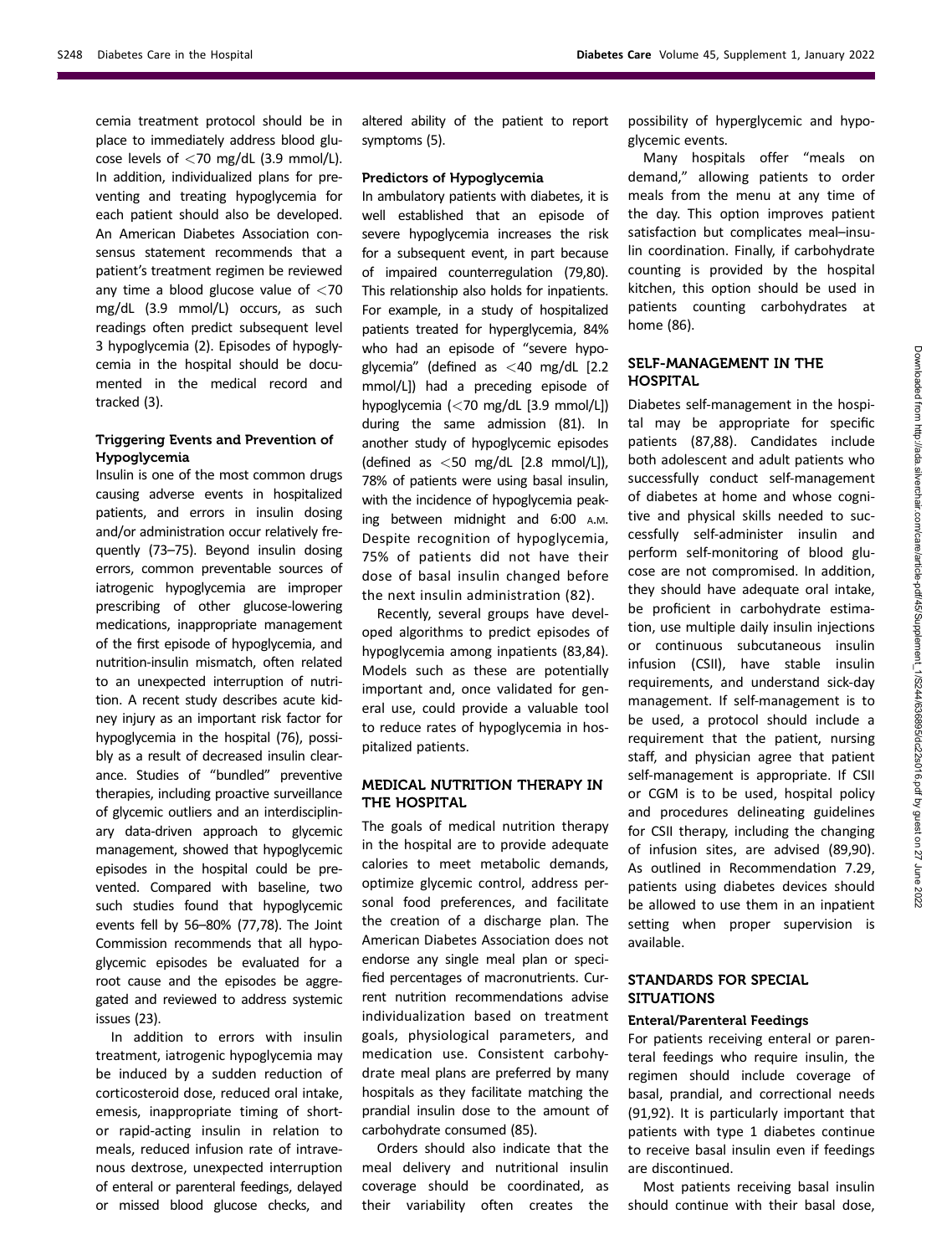while the dose of insulin for the total daily nutritional component may be calculated as 1 unit of insulin for every 10–15 g carbohydrate in the formula. Commercially available cans of enteral nutrition contain variable amounts of carbohydrate and may be infused at different rates. All of this must be taken into consideration while calculating insulin doses to cover the nutritional component of enteral nutrition (86). Most specialists recommend using NPH insulin twice or three times daily (every 8 or 12 h) to cover patient needs. Adjustments in insulin doses must be made frequently. Correctional insulin should also be administered subcutaneously every 6 h using human regular insulin or every 4 h using a rapid-acting insulin. If enteral nutrition is interrupted, a 10% dextrose infusion must be started immediately to prevent hypoglycemia and to allow time to select more appropriate insulin doses.

For patients receiving enteral bolus feedings, approximately 1 unit of regular human insulin or rapid-acting insulin per 10–15 g carbohydrate should be given subcutaneously before each feeding. Correctional insulin coverage should be added as needed before each feeding.

In patients receiving nocturnal tube feeding, NPH insulin administered with the initiation of feeding represents a reasonable approach to cover this nutritional load.

For patients receiving continuous peripheral or central parenteral nutrition, human regular insulin may be added to the solution, particularly if >20 units of correctional insulin have been required in the past 24 h. A starting dose of 1 unit of human regular insulin for every 10 g dextrose has been recommended (93) and should be adjusted daily in the solution. Adding insulin to the parenteral nutrition bag is the safest way to prevent hypoglycemia if the parenteral nutrition is stopped or interrupted. Correctional insulin should be administered subcutaneously. For full enteral/parenteral feeding guidance, please refer to review articles detailing this topic (91,94).

Because continuous enteral or parenteral nutrition results in a continuous postprandial state, any attempt to bring blood glucose levels to below 140 mg/ dL (7.8 mmol/L) substantially increases

the risk of hypoglycemia in these patients.

# Glucocorticoid Therapy

The prevalence of glucocorticoid therapy in hospitalized patients can approach 10%, and these medications can induce hyperglycemia in patients with and without antecedent diabetes (95). Glucocorticoid type and duration of action must be considered in determining insulin treatment regimens. Daily-ingested short-acting glucocorticoids such as prednisone reach peak plasma levels in 4–6 h (96) but have pharmacologic actions that last through the day. Patients on morning steroid regimens have disproportionate hyperglycemia during the day, but they frequently reach normal blood glucose levels overnight regardless of treatment (95). In subjects on once- or twice-daily steroids, administration of intermediateacting (NPH) insulin is a standard approach. NPH is usually administered in addition to daily basal-bolus insulin or in addition to oral antidiabetes medications. Because NPH action peaks at 4–6 h after administration, it is best to give it concomitantly with steroids (97). For long-acting glucocorticoids such as dexamethasone and multidose or continuous glucocorticoid use, long-acting insulin may be required to control fasting blood glucose (50,98). For higher doses of glucocorticoids, increasing doses of prandial and correctional insulin, sometimes in extraordinary amounts, are often needed in addition to basal insulin (99,100). Whatever orders are started, adjustments based on anticipated changes in glucocorticoid dosing and POC glucose test results are critical.

## Perioperative Care

Many standards for perioperative care lack a robust evidence base. However, the following approach (101–103) may be considered:

- 1. The target range for blood glucose in the perioperative period should be 80–180 mg/dL (4.4–10.0 mmol/L).
- 2. A preoperative risk assessment should be performed for patients with diabetes who are at high risk for ischemic heart disease and those with autonomic neuropathy or renal failure.
- 3. Metformin should be withheld on the day of surgery.
- 4. SGLT2 inhibitors must be discontinued 3–4 days before surgery.
- 5. Withhold any other oral glucoselowering agents the morning of surgery or procedure and give half of NPH dose or 75–80% doses of longacting analog or pump basal insulin.
- 6. Monitor blood glucose at least every 2–4 h while the patient is taking nothing by mouth and dose with short- or rapid-acting insulin as needed.
- 7. There are no data on the use and/ or influence of GLP-1 receptor agonists or ultra-long-acting insulin analogs upon glycemia in perioperative care.

A recent review concluded that perioperative glycemic control tighter than 80–180 mg/dL (4.4–10.0 mmol/L) did not improve outcomes and was associated with more hypoglycemia (102); therefore, in general, tighter glycemic targets are not advised. Evidence from a recent study indicates that compared with usual dosing, a reduction of insulin given the evening before surgery by  $\sim$ 25% was more likely to achieve perioperative blood glucose levels in the target range with a lower risk for hypoglycemia (104).

In noncardiac general surgery patients, basal insulin plus premeal short- or rapid-acting insulin (basal-bolus) coverage has been associated with improved glycemic control and lower rates of perioperative complications compared with the reactive, sliding scale regimens (short- or rapid-acting insulin coverage only with no basal insulin dosing) (56,105).

# Diabetic Ketoacidosis and Hyperosmolar Hyperglycemic State

There is considerable variability in the presentation of diabetic ketoacidosis (DKA) and hyperosmolar hyperglycemic states, ranging from euglycemia or mild hyperglycemia and acidosis to severe hyperglycemia, dehydration, and coma; therefore, individualization of treatment based on a careful clinical and laboratory assessment is needed (106–109).

Management goals include restoration of circulatory volume and tissue perfusion, resolution of hyperglycemia, and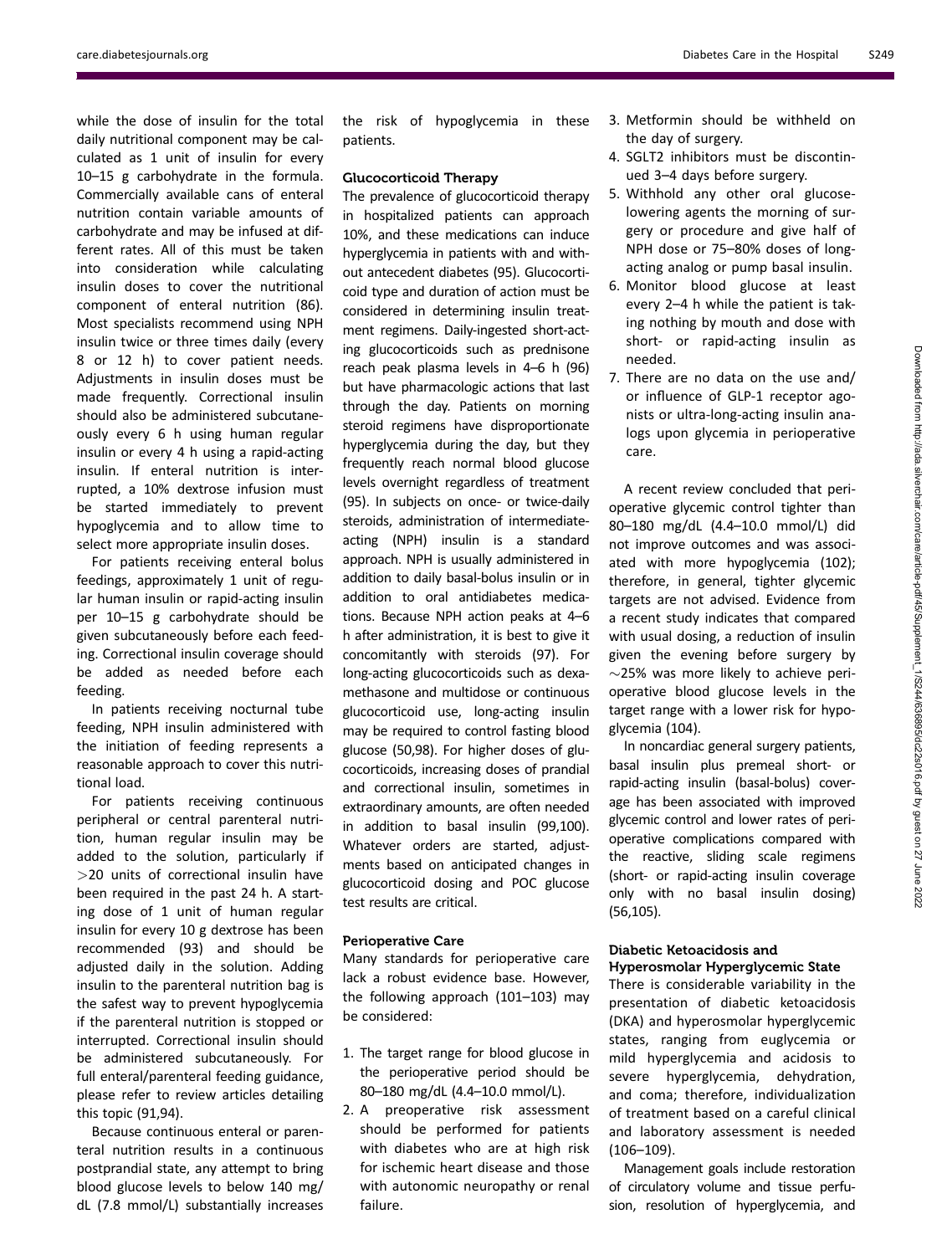correction of electrolyte imbalance and acidosis. It is also important to treat any correctable underlying cause of DKA, such as sepsis, myocardial infarction, or stroke. In critically ill and mentally obtunded patients with DKA or hyperosmolar hyperglycemia, continuous intravenous insulin is the standard of care. Successful transition of patients from intravenous to subcutaneous insulin requires administration of basal insulin 2–4 h prior to the intravenous insulin being stopped to prevent recurrence of ketoacidosis and rebound hyperglycemia (108). There is no significant difference in outcomes for intravenous human regular insulin versus subcutaneous rapid-acting analogs when combined with aggressive fluid management for treating mild or moderate DKA (110). Patients with uncomplicated DKA may sometimes be treated with subcutaneous insulin in the emergency department or step-down units (111), an approach that may be safer and more cost-effective than treatment with intravenous insulin. If subcutaneous insulin administration is used, it is important to provide an adequate fluid replacement, frequent bedside testing, appropriate treatment of any concurrent infections, and appropriate follow-up to avoid recurrent DKA. Several studies have shown that the use of bicarbonate in patients with DKA made no difference in resolution of acidosis or time to discharge, and its use is generally not recommended. For further information regarding treatment, refer to recent indepth reviews (4).

# TRANSITION FROM THE HOSPITAL TO THE AMBULATORY SETTING

Recommendation

16.11 There should be a structured discharge plan tailored to the individual patient with diabetes. B

A structured discharge plan tailored to the individual patient may reduce the length of hospital stay and readmission rates and increase patient satisfaction (112). Discharge planning should begin at admission and be updated as patient needs change.

The transition from the acute care setting presents risks for all patients. Inpatients may be discharged to varied settings, including home (with or without visiting nurse services), assisted living, rehabilitation, or skilled nursing facilities. For the patient who is discharged to home or to assisted living, the optimal program will need to consider diabetes type and severity, effects of the patient's illness on blood glucose levels, and the patient's capacities and preferences. See Section 13, "Older Adults" [\(https://doi.org/10.2337/](https://doi.org/10.2337/dc22-S013) [dc22-S013\)](https://doi.org/10.2337/dc22-S013), for more information.

An outpatient follow-up visit with the primary care provider, endocrinologist, or diabetes care and education specialist within 1 month of discharge is advised for all patients experiencing hyperglycemia in the hospital. If glycemic medications are changed, or if glucose control is not optimal at discharge, an earlier appointment (in 1–2 weeks) is preferred, and frequent contact may be needed to avoid hyperglycemia and hypoglycemia. A recently described discharge algorithm for glycemic medication adjustment based on admission A1C was found useful to guide treatment decisions and significantly improved A1C after discharge (7). Therefore, if an A1C from the prior 3 months is unavailable, measuring the A1C in all patients with diabetes or hyperglycemia admitted to the hospital is recommended.

Clear communication with outpatient providers either directly or via hospital discharge summaries facilitates safe transitions to outpatient care. Providing information regarding the cause of hyperglycemia (or the plan for determining the cause), related complications and comorbidities, and recommended treatments can assist outpatient providers as they assume ongoing care.

The Agency for Healthcare Research and Quality recommends that, at a minimum, discharge plans include the following (113):

#### Medication Reconciliation

- The patient's medications must be cross-checked to ensure that no chronic medications were stopped and to ensure the safety of new prescriptions.
- Prescriptions for new or changed medication should be filled and reviewed with the patient and family at or before discharge.

# Structured Discharge Communication

- Information on medication changes, pending tests and studies, and follow-up needs must be accurately and promptly communicated to outpatient physicians.
- Discharge summaries should be transmitted to the primary care provider as soon as possible after discharge.
- Scheduling follow-up appointments prior to discharge increases the likelihood that patients will attend.

It is recommended that the following areas of knowledge be reviewed and addressed prior to hospital discharge:

- Identification of the health care provider who will provide diabetes care after discharge.
- Level of understanding related to the diabetes diagnosis, self-monitoring of blood glucose, home blood glucose goals, and when to call the provider.
- Definition, recognition, treatment, and prevention of hyperglycemia and hypoglycemia.
- Information on making healthy food choices at home and referral to an outpatient registered dietitian nutritionist to guide individualization of the meal plan, if needed.
- If relevant, when and how to take blood glucose–lowering medications, including insulin administration.
- Sick-day management.
- Proper use and disposal of needles and syringes.

It is important that patients be provided with appropriate durable medical equipment, medications, supplies (e.g., blood glucose test strips), and prescriptions, along with appropriate education at the time of discharge in order to avoid a potentially dangerous hiatus in care.

# PREVENTING ADMISSIONS AND READMISSIONS

In patients with diabetes, the hospital readmission rate is between 14% and 20%, nearly twice that in patients without diabetes (114,115). This reflects increased disease burden for patients and has important financial implications. Of patients with diabetes who are hospitalized, 30% have two or more hospital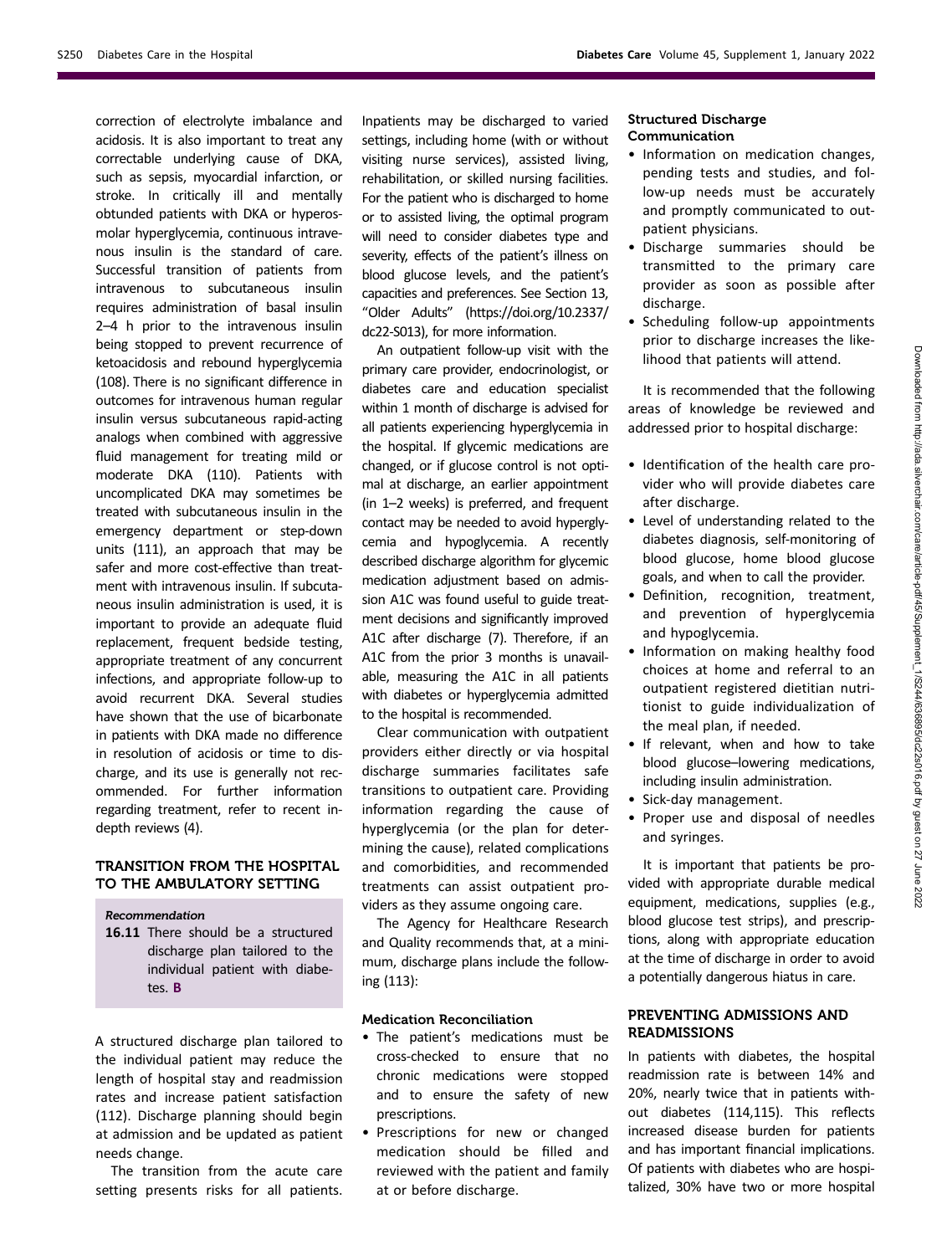stays, and these admissions account for over 50% of inpatient costs for diabetes (116). Factors contributing to readmission include male sex, longer duration of prior hospitalization, number of previous hospitalizations, number and severity of comorbidities, and lower socioeconomic and/or educational status; scheduled home health visits and timely outpatient follow-up reduce rates of readmission (114,115). While there is no standard to prevent readmissions, several successful strategies have been reported (115). These include targeting ketosis-prone patients with type 1 diabetes (117), insulin treatment of patients with admission A1C >9% (75 mmol/mol) (118), and use of a transitional care model (119). For people with diabetic kidney disease, collaborative patient-centered medical homes may decrease risk-adjusted readmission rates (120). A recently published algorithm based on patient demographic and clinical characteristics had only moderate predictive power but identifies a promising future strategy (121).

Age is also an important risk factor in hospitalization and readmission among patients with diabetes (refer to Section 13, "Older Adults," [https://doi.org/10.2337/](https://doi.org/10.2337/dc22-S013) [dc22-S013,](https://doi.org/10.2337/dc22-S013) for detailed criteria).

#### References

1. Clement S, Braithwaite SS, Magee MF, et al.; American Diabetes Association Diabetes in Hospitals Writing Committee. Management of diabetes and hyperglycemia in hospitals [published corrections appear in Diabetes Care 2004;27:856 and Diabetes Care 2004;27:1255]. Diabetes Care 2004;27:553–591

2. Moghissi ES, Korytkowski MT, DiNardo M, et al.; American Association of Clinical Endocrinologists; American Diabetes Association. American Association of Clinical Endocrinologists and American Diabetes Association consensus statement on inpatient glycemic control. Diabetes Care 2009;32:1119–1131

3. Bogun M, Inzucchi SE. Inpatient management of diabetes and hyperglycemia. Clin Ther 2013; 35:724–733

4. Moghissi E, Inzucchi S. The evolution of glycemic control in the hospital setting. In Managing Diabetes and Hyperglycemia in the Hospital Setting. Draznin B, Ed. Alexandria, VA, American Diabetes Association, 2016, pp. 1–10

5. Umpierrez G, Korytkowski M. Diabetic emergencies - ketoacidosis, hyperglycaemic hyperosmolar state and hypoglycaemia. Nat Rev Endocrinol 2016;12:222–232

6. Pasquel FJ, Gomez-Huelgas R, Anzola I, et al. Predictive value of admission hemoglobin  $A_{1c}$  on inpatient glycemic control and response to insulin therapy in medicine and surgery patients with type 2 diabetes. Diabetes Care 2015;38: e202–e203

7. Umpierrez GE, Reyes D, Smiley D, et al. Hospital discharge algorithm based on admission  $HbA_{1c}$  for the management of patients with type 2 diabetes. Diabetes Care 2014;37:2934–2939

8. Carpenter DL, Gregg SR, Xu K, Buchman TG, Coopersmith CM. Prevalence and impact of unknown diabetes in the ICU. Crit Care Med 2015;43:e541–e550

9. Rhee MK, Safo SE, Jackson SL, et al. Inpatient glucose values: determining the nondiabetic range and use in identifying patients at high risk for diabetes. Am J Med 2018;131:443.e11–443.e24

10. Garg R, Schuman B, Bader A, et al. Effect of preoperative diabetes management on glycemic control and clinical outcomes after elective surgery. Ann Surg 2018;267:858–862

11. van den Boom W, Schroeder RA, Manning MW, Setji TL, Fiestan G-O, Dunson DB. Effect of A1C and glucose on postoperative mortality in noncardiac and cardiac surgeries. Diabetes Care 2018;41:782–788

12. Setji T, Hopkins TJ, Jimenez M, et al. Rationalization, development, and implementation of a preoperative diabetes optimization program designed to improve perioperative outcomes and reduce cost. Diabetes Spectr 2017;30:217–223

13. Okabayashi T, Shima Y, Sumiyoshi T, et al. Intensive versus intermediate glucose control in surgical intensive care unit patients. Diabetes Care 2014;37:1516–1524

14. Institute of Medicine. Preventing Medication Errors. Aspden P, Wolcott J, Bootman JL, Cronenwett LR, Eds. Washington, DC, National Academies Press, 2007

15. Gillaizeau F, Chan E, Trinquart L, et al. Computerized advice on drug dosage to improve prescribing practice. Cochrane Database Syst Rev 2013;11:CD002894

16. Wexler DJ, Shrader P, Burns SM, Cagliero E. Effectiveness of a computerized insulin order template in general medical inpatients with type 2 diabetes: a cluster randomized trial. Diabetes Care 2010;33:2181–2183

17. Schnipper JL, Liang CL, Ndumele CD, Pendergrass ML. Effects of a computerized order set on the inpatient management of hyperglycemia: a cluster-randomized controlled trial. Endocr Pract 2010;16:209–218

18. Wang YJ, Seggelke S, Hawkins RM, et al. Impact of glucose management team on outcomes of hospitalizaron in patients with type 2 diabetes admitted to the medical service. Endocr Pract 2016;22:1401–1405

19. Draznin B, Gilden J, Golden SH, et al.; PRIDE investigators. Pathways to quality inpatient management of hyperglycemia and diabetes: a call to action. Diabetes Care 2013;36:1807–1814 20. Bansal V, Mottalib A, Pawar TK, et al. Inpatient diabetes management by specialized diabetes team versus primary service team in non-critical care units: impact on 30-day readmission rate and hospital cost. BMJ Open Diabetes Res Care 2018;6:e000460

21. Ostling S, Wyckoff J, Ciarkowski SL, et al. The relationship between diabetes mellitus and 30 day readmission rates. Clin Diabetes Endocrinol 2017;3:3

22. Rushakoff RJ, Sullivan MM, MacMaster HW, et al. Association between a virtual glucose management service and glycemic control in hospitalized adult patients: an observational study. Ann Intern Med 2017;166:621–627

23. Arnold P, Scheurer D, Dake AW, et al. Hospital guidelines for diabetes management and the Joint Commission-American Diabetes Association inpatient diabetes certification. Am J Med Sci 2016;351:333–341

24. Society of Hospital Medicine. Glycemic control for hospitalists. Accessed 17 October 2021. Available from [https://www.hospitalmedicine.org/](https://www.hospitalmedicine.org/clinical-topics/glycemic-control/) [clinical-topics/glycemic-control/](https://www.hospitalmedicine.org/clinical-topics/glycemic-control/)

25. Umpierrez GE, Hellman R, Korytkowski MT, et al.; Endocrine Society. Management of hyperglycemia in hospitalized patients in noncritical care setting: an endocrine society clinical practice guideline. J Clin Endocrinol Metab 2012;97:16–38

26. Agiostratidou G, Anhalt H, Ball D, et al. Standardizing clinically meaningful outcome measures beyond  $HbA_{1c}$  for type 1 diabetes: a consensus report of the American Association of Clinical Endocrinologists, the American Association of Diabetes Educators, the American Diabetes Association, the Endocrine Society, JDRF International, The Leona M. and Harry B. Helmsley Charitable Trust, the Pediatric Endocrine Society, and the T1D Exchange. Diabetes Care 2017;40: 1622–1630

27. van den Berghe G, Wouters P, Weekers F, et al. Intensive insulin therapy in critically ill patients. N Engl J Med 2001;345:1359–1367

28. Finfer S, Chittock DR, Su SY, et al.; NICE-SUGAR Study Investigators. Intensive versus conventional glucose control in critically ill patients. N Engl J Med 2009;360:1283–1297

29. Kansagara D, Fu R, Freeman M, Wolf F, Helfand M. Intensive insulin therapy in hospitalized patients: a systematic review. Ann Intern Med 2011;154:268–282

30. Sathya B, Davis R, Taveira T, Whitlatch H,Wu W-C. Intensity of peri-operative glycemic control and postoperative outcomes in patients with diabetes: a meta-analysis. Diabetes Res Clin Pract 2013;102:8–15

31. Umpierrez G, Cardona S, Pasquel F, et al. Randomized controlled trial of intensive versus conservative glucose control in patients undergoing coronary artery bypass graft surgery: GLUCO-CABG Trial. Diabetes Care 2015;38: 1665–1672

32. Duncan AE, Abd-Elsayed A, Maheshwari A, Xu M, Soltesz E, Koch CG. Role of intraoperative and postoperative blood glucose concentrations in predicting outcomes after cardiac surgery. Anesthesiology 2010;112:860–871

33. Furnary AP, Wu Y, Bookin SO. Effect of hyperglycemia and continuous intravenous insulin infusions on outcomes of cardiac surgical procedures: the Portland Diabetic Project. Endocr Pract 2004;10(Suppl. 2):21–33

34. Low Wang CC, Draznin B. Practical approach to management of inpatient hyperglycemia in select patient populations. Hosp Pract (1995) 2013;41:45–53

35. Cobaugh DJ, Maynard G, Cooper L, et al. Enhancing insulin-use safety in hospitals: practical recommendations from an ASHP Foundation expert consensus panel. Am J Health Syst Pharm 2013;70:1404–1413

36. Rice MJ, Coursin DB. Glucose meters: here today, gone tomorrow? Crit Care Med 2016;44: e97–e100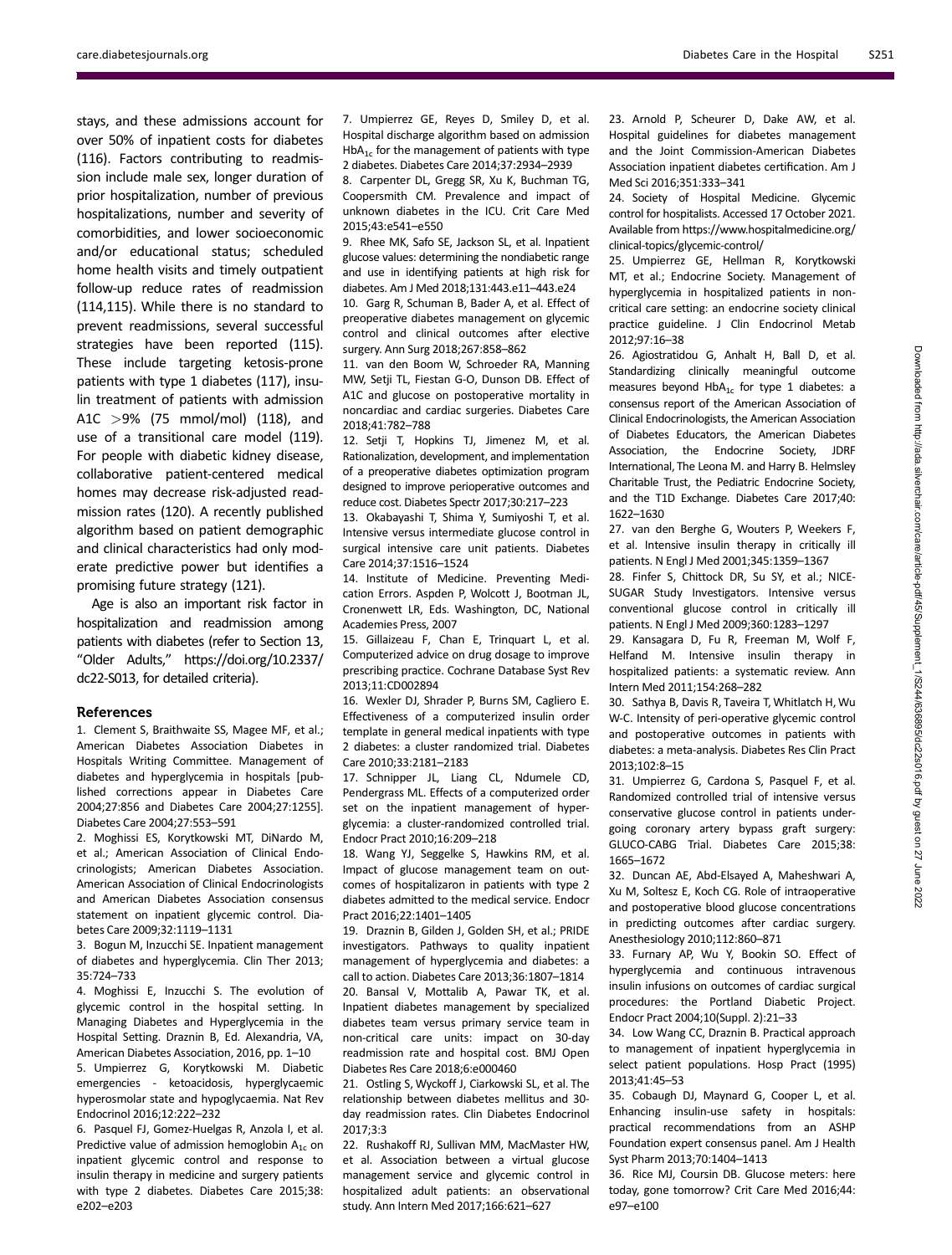37. Rice MJ, Smith JL, Coursin DB. Glucose measurement in the ICU: regulatory intersects reality. Crit Care Med 2017;45:741–743

38. Klonoff DC, Draznin B, Drincic A, et al. PRIDE statement on the need for a moratorium on the CMS plan to cite hospitals for performing pointof-care capillary blood glucose monitoring on critically ill patients. J Clin Endocrinol Metab 2015;100:3607–3612

39. DuBois JA, Slingerland RJ, Fokkert M, et al. Bedside glucose monitoring–is it safe? A new, regulatory-compliant risk assessment evaluation protocol in critically ill patient care settings. Crit Care Med 2017;45:567–574

40. Zhang R, Isakow W, Kollef MH, Scott MG. Performance of a modern glucose meter in ICU and general hospital inpatients: 3 years of realworld paired meter and central laboratory results. Crit Care Med 2017;45:1509–1514

41. Wallia A, Prince G, Touma E, El Muayed M, Seley JJ. Caring for hospitalized patients with diabetes mellitus, hyperglycemia, and COVID-19: bridging the remaining knowledge gaps. Curr Diab Rep 2020;20:77

42. Aljehani FA, Funke K, Hermayer KL. Inpatient diabetes and hyperglycemia management protocol in the COVID-19 era. Am J Med Sci 2020;360:423–426

43. Pasquel FJ, Umpierrez GE. Individualizing inpatient diabetes management during the coronavirus disease 2019 pandemic. J Diabetes Sci Technol 2020;14:705–707

44. Ceriello A, Standl E, Catrinoiu D, et al.; "Diabetes and Cardiovascular Disease (D&CVD)" Study Group of the European Association for the Study of Diabetes (EASD). Issues for the management of people with diabetes and COVID-19 in ICU. Cardiovasc Diabetol 2020;19:114

45. Korytkowski M, Antinori-Lent K, Drincic A, et al. A pragmatic approach to inpatient diabetes management during the COVID-19 pandemic. J Clin Endocrinol Metab 2020;105:dgaa342

46. Sadhu AR, Serrano IA, Xu J, et al. Continuous glucose monitoring in critically ill patients with COVID-19: results of an emergent pilot study. J Diabetes Sci Technol 2020;14:1065–1073

47. Galindo RJ, Aleppo G, Klonoff DC, et al. Implementation of continuous glucose monitoring in the hospital: emergent considerations for remote glucose monitoring during the COVID-19 pandemic. J Diabetes Sci Technol 2020;14:822–832 48. Agarwal S, Mathew J, Davis GM, et al. Continuous glucose monitoring in the intensive care unit during the COVID-19 pandemic. Diabetes Care 2021;44:847–849

49. Faulds ER, Jones L, McNett M, et al. Facilitators and barriers to nursing implementation of continuous glucose monitoring (CGM) in critically ill patients with COVID-19. Endocr Pract 2021;27:354–361

50. Maynard G, Wesorick DH, O'Malley C; Society of Hospital Medicine Glycemic Control Task Force. Subcutaneous insulin order sets and protocols: effective design and implementation strategies. J Hosp Med 2008;3(Suppl.):29–41

51. Brown KE, Hertig JB. Determining current insulin pen use practices and errors in the inpatient setting. Jt Comm J Qual Patient Saf 2016;42:568–575, AP1–AP7

52. Horne J, Bond R, Sarangarm P. Comparison of inpatient glycemic control with insulin vials versus insulin pens in general medicine patients. Hosp Pharm 2015;50:514–521

53. Veronesi G, Poerio CS, Braus A, et al. Determinants of nurse satisfaction using insulin pen devices with safety needles: an exploratory factor analysis. Clin Diabetes Endocrinol 2015;1:15

54. U.S. Food and Drug Administration. FDA Drug Safety Communication: FDA requires label warnings to prohibit sharing of multi-dose diabetes pen devices among patients. Accessed 17 October 2021. Available from [https://www](https://www.fda.gov/Drugs/DrugSafety/ucm435271.htm) [.fda.gov/Drugs/DrugSafety/ucm435271.htm](https://www.fda.gov/Drugs/DrugSafety/ucm435271.htm)

55. Bueno E, Benitez A, Rufinelli JV, et al. Basalbolus regimen with insulin analogues versus human insulin in medical patients with type 2 diabetes: a randomized controlled trial in Latin America. Endocr Pract 2015;21:807–813

56. Umpierrez GE, Smiley D, Jacobs S, et al. Randomized study of basal-bolus insulin therapy in the inpatient management of patients with type 2 diabetes undergoing general surgery (RABBIT 2 surgery). Diabetes Care 2011;34:256–261

57. Colunga-Lozano LE, Gonzalez Torres FJ, Delgado-Figueroa N, et al. Sliding scale insulin for non-critically ill hospitalised adults with diabetes mellitus. Cochrane Database Syst Rev 2018; 11:CD011296

58. Giugliano D, Chiodini P, Maiorino MI, Bellastella G, Esposito K. Intensification of insulin therapy with basal-bolus or premixed insulin regimens in type 2 diabetes: a systematic review and meta-analysis of randomized controlled trials. Endocrine 2016;51:417–428

59. Bellido V, Suarez L, Rodriguez MG, et al. Comparison of basal-bolus and premixed insulin regimens in hospitalized patients with type 2 diabetes. Diabetes Care 2015;38:2211–2216

60. Baldwin D, Zander J, Munoz C, et al. A randomized trial of two weight-based doses of insulin glargine and glulisine in hospitalized subjects with type 2 diabetes and renal insufficiency. Diabetes Care 2012;35:1970–1974 61. Iyengar R, Franzese J, Gianchandani R. Inpatient glycemic management in the setting of renal insufficiency/failure/dialysis. Curr Diab Rep 2018;18:75

62. Shomali ME, Herr DL, Hill PC, Pehlivanova M, Sharretts JM, Magee MF. Conversion from intravenous insulin to subcutaneous insulin after cardiovascular surgery: transition to target study. Diabetes Technol Ther 2011;13:121–126

63. Lien LF, Low Wang CC, Kreider KE, Baldwin D. Transitioning from intravenous to subcutaneous insulin. In Managing Diabetes and Hyperglycemia in the Hospital Setting. Draznin B, Ed. Alexandria, VA, American Diabetes Association, 2016, pp. 115–128

64. Tripathy PR, Lansang MC. U-500 regular insulin use in hospitalized patients. Endocr Pract 2015;21:54–58

65. Lansang MC, Umpierrez GE. Inpatient hyperglycemia management: a practical review for primary medical and surgical teams. Cleve Clin J Med 2016;83(Suppl. 1):S34–S43

66. Umpierrez GE, Gianchandani R, Smiley D, et al. Safety and efficacy of sitagliptin therapy for the inpatient management of general medicine and surgery patients with type 2 diabetes: a pilot, randomized, controlled study. Diabetes Care 2013;36:3430–3435

67. Pasquel FJ, Fayfman M, Umpierrez GE. Debate on insulin vs non-insulin use in the hospital setting—is it time to revise the guidelines for the management of inpatient diabetes? Curr Diab Rep 2019;19:65

68. Fushimi N, Shibuya T, Yoshida Y, Ito S, Hachiya H, Mori A. Dulaglutide-combined basal plus correction insulin therapy contributes to ideal glycemic control in non-critical hospitalized patients. J Diabetes Investig 2020;11:125–131

69. Fayfman M, Galindo RJ, Rubin DJ, et al. A randomized controlled trial on the safety and efficacy of exenatide therapy for the inpatient management of general medicine and surgery patients with type 2 diabetes. Diabetes Care 2019;42:450–456

70. Pérez-Belmonte LM, Osuna-Sánchez J, Millán-Gómez M, et al. Glycaemic efficacy and safety of linagliptin for the management of noncardiac surgery patients with type 2 diabetes in a real-world setting: Lina-Surg study. Ann Med 2019;51:252–261

71. Vellanki P, Rasouli N, Baldwin D, et al. Glycaemic efficacy and safety of linagliptin compared to basal-bolus insulin regimen in patients with type 2 diabetes undergoing noncardiac surgery: a multicenter randomized clinical trial. Diabetes Obes Metab 2019;21:837–843

72. U.S. Food and Drug Administration. FDA Drug Safety Communication: FDA adds warnings about heart failure risk to labels of type 2 diabetes medicines containing saxagliptin and alogliptin. Accessed 17 October 2021. Available from [https://www.fda.gov/Drugs/DrugSafety/](https://www.fda.gov/Drugs/DrugSafety/ucm486096.htm) [ucm486096.htm](https://www.fda.gov/Drugs/DrugSafety/ucm486096.htm)

73. Akirov A, Grossman A, Shochat T, Shimon I. Mortality among hospitalized patients with hypoglycemia: insulin related and noninsulin related. J Clin Endocrinol Metab 2017;102: 416–424

74. Amori RE, Pittas AG, Siegel RD, et al. Inpatient medical errors involving glucoselowering medications and their impact on patients: review of 2,598 incidents from a voluntary electronic error-reporting database. Endocr Pract 2008;14:535–542

75. Alwan D, Chipps E, Yen P-Y, Dungan K. Evaluation of the timing and coordination of prandial insulin administration in the hospital. Diabetes Res Clin Pract 2017;131:18–32

76. Hung AM, Siew ED, Wilson OD, et al. Risk of hypoglycemia following hospital discharge in patients with diabetes and acute kidney injury. Diabetes Care 2018;41:503–512

77. Maynard G, Kulasa K, Ramos P, et al. Impact of a hypoglycemia reduction bundle and a systems approach to inpatient glycemic management. Endocr Pract 2015;21:355–367

78. Milligan PE, Bocox MC, Pratt E, Hoehner CM, Krettek JE, Dunagan WC. Multifaceted approach to reducing occurrence of severe hypoglycemia in a large healthcare system. Am J Health Syst Pharm 2015;72:1631–1641

79. Dagogo-Jack S. Hypoglycemia in type 1 diabetes mellitus: pathophysiology and prevention. Treat Endocrinol 2004;3:91–103

80. Rickels MR. Hypoglycemia-associated autonomic failure, counterregulatory responses, and therapeutic options in type 1 diabetes. Ann N Y Acad Sci 2019;1454:68–79

81. Dendy JA, Chockalingam V, Tirumalasetty NN, et al. Identifying risk factors for severe